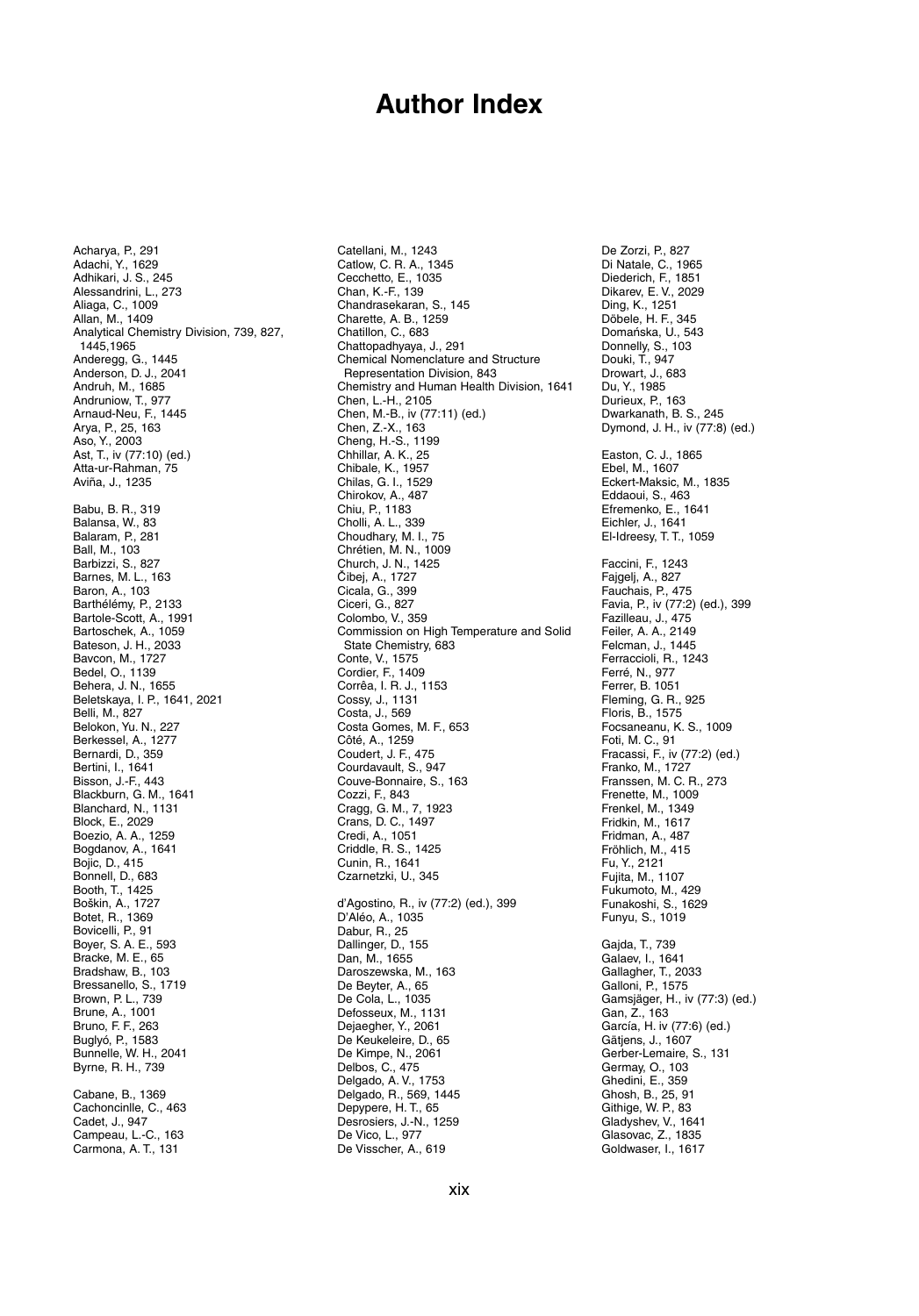Golobic, A., 1707 González-Caballero, F., 1753 Goswami, R., 185 Gould, S. L., 1001 Govinden-Soulange, J., 41 Griesbeck, A. G., 1059 Grinstaff, M., 2133 Grolier, J.-P. E., 593, 1297 Grotenbreg, G. M., 1173 Grzesiek, S., 1409 Guerra, K. P., 569 Gulati, R., 251 Gurib-Fakim, A., 41 Gust, D., 1001 Gutsol, A., 487 Gyanda, K., 185 Haertle, T., 1641 Hambourger, M., 1001 Hansen, L. D., 1425 Hartung, J., 1559 Hastie, J., 683 Hatscher, S., 497 Haudrechy, A., 1139 Häussinger, D., 1409 He, J., 801 Hefter, G., iv (77:3) (ed.), 739, 605 Herrero, C., 1001 Higa, T., 83 Hippler, R., 415 Hirao, T., 1539 Hissler, M., 2099 Hiyama, T., iv (77:7) (ed.) Hochet, V., 463 Holt, N. E., 925 Hrdlicka, P. J., 319 Hu, A.-G., 2121 Huang, X., iv (77:12) (ed.) Hui, C.-W., 139 Hummel, W., 631 Hunter, R. J., 1753 Husain, M., 209 Ichikawa, E., 2047 Inorganic Chemistry Division, 683 Inoue, H., 1019 Ioannidis, T. A., 1737 Isar, J., 251 Issa, H. H., 83 Jain, S. C., 185, 245 Janjic, J., 1161 Jarikote, D. V., 327 Jarv, J., 1641 Jaska, C. A., 1991 Jensen, P., 1409 Ji, J., 2041 Jiang, M.-X., 1395 Jin, J., 2029 Joseph, R., 163 Jovanovic, T., 1425 Juaristi, E., 1235 Jung, D. Y., 2053 Kabanos, T. A., 1529 Kadetov, V. A., 345 Kahmann, J., 1409 Kaji, H., 429 Kanai, M., 2047 Kang, S. H., 1269 Kang, S. Y., 1269 Kappe, C. O., 155 Karyakin, A., 1641 Kato, N., 2047

## xx AUTHOR INDEX

Kaucic, V., 1707

Kawai, K., 963 Kawasaki, H., 313 Kennis, J., 1001 Keramidas, A. D., 1529 Kersten, H., 415 Khadem, S., 163 Khurana, S., 185 Kim, M., 1269 Kim, S. C., 801 Kim, S. M., 2053 Kim, Y. H., 2053 Kiss, T., iv (77:9) (ed.) Kita, M., 391 Kitamura, M., 581 Kleijn, M., 2149 Knox, D. E., 513 Kochetkov, K. A., 227 Kodis, G., 1001 Koga, K., 391 Köhler, O., 327 Kohli, E., 245 Kondo, S., 667 Koopal, L. K., 1753 Kozmin, S. A., 1161 Kravitz, J. Y., 1595 Kumar, A., 245 Kumar, J., 201, 209, 263, 339 Kumar, N., 103 Kumar, R., 163, 185, 201, 209, 227, 263 Kumar, S., 25 Kumar, V., 25, 251 Kuniyoshi, M., 83 Kurochkin, I., 1641 Kustin, K., iv (77:9) (ed.) Kuzuya, M., 667 Kvernenes, O. H., 119 Kwon, H. Y., 1269 Laforce, D., 163 Langlois, Y., 1139 Larson, I., 2149 Lee, E., 2073 Lee, H.-K., 139 Lee, S. J., 2133 Leek, D. M., 163 Legault, C., 1259 Legin, A., 1965 Liu, Z.-L., 1887 Lescop, C., 2099 Ley, S. V., 1115 Lhiaubet-Vallet, V., 995 Li, B., 2029 Li, G., 373 Li, T., 2041 Liao, C.-C., 1221 Liao, H.-M., 1395 Liddell, P. A., 1001 Lima, L. M. P., 569 Lima, R. S., 443 Liu, C., 801 Loh, T.-P., 1199 Lohray, B. B., 179, 195 Lohray, V. B., 179, 195 Loris, A., 1719 Lozinsky, V. I., 227 Lu, C., 1985 Lu, X., 1985 Lueken, H., 497 Luggenhölscher, D., 345 Luh, T.-Y., 1213, 2083 Lyklema, J., 1753

Ma, W., 373 Macedo, E. A., 559 Macfarlane, C., 1425 Macpherson, A. N., 1001 Madeline, J. B., 1369 Magalhães, C., iv (77:3) (ed.) Mahomoodally, F., 41 Maity, J., 227 Majima, T., 963 Maldaner, A. O., 1153 M'Amico, A., 1965 Manners, I., 1991 Manos, M. J., 1529 Markvicheva, E. A., 227 Marple, B. R., 443 Martin, C., 1369 Martin, N., 103 Martin, S. F., 1207 Maruoka, K., 1285 Mataras, D., 379 Mayr, H., 1807 Menger, F. M., 1873 Megawanshi, G. K., 237 Meier, S., 1409 Meilert, K. T., 131 Meireles, M., 1369 Meng, X., 373 Menon, R. S., 1191 Mentrelli, A., 359 Meyer, C., 1131 Meyer, M. D., 2041 Mikelsons, L., 1009 Mikolajczyk, M. Mikolajczyk, M., 1641, 2091 Milella, A., 399 Miras, H. N., 1529 Mironchik, M., 1617 Moore, A. L., 1001 Moore, C., 103 Moore, D., 827 Moore, T. A., 1001 Moreau, C., 443 Moreau, E., 1259 Mosha, D. M. S., vi (77:11) (ed.) Mosurkal, R., 263 Motti, E., 1243 Mukherjee, C., 237 Nagarajan, R., 263 Nagy, E. M., 1583 Nair, V., 1191 Narod, F., 41 Newman, D. J., 7, 1923 Nicolosi, G., 91 Nicolosi, R., 201 Nkunya, M. H. H., 1943 O'Brien, M., 103 O'Hagan, D., 1641 O'Hanlon, P. J., 2033 Ofial, A. R., 1807 Olivucci, M., 977 Oller, P. C., 103 Olsen, C. E., 25, 245 Omori, H., 103 Organic and Biomolecular Chemistry Division, 1641 Orhan, I., 53 Otsubo, T., 2003 Otsuka, M., 83 Ouyang, Q., 1395 Overhand, M., 1173 Overkleeft, H. S., 1173

© 2005 IUPAC, Pure and Applied Chemistry 77, xix–xxi